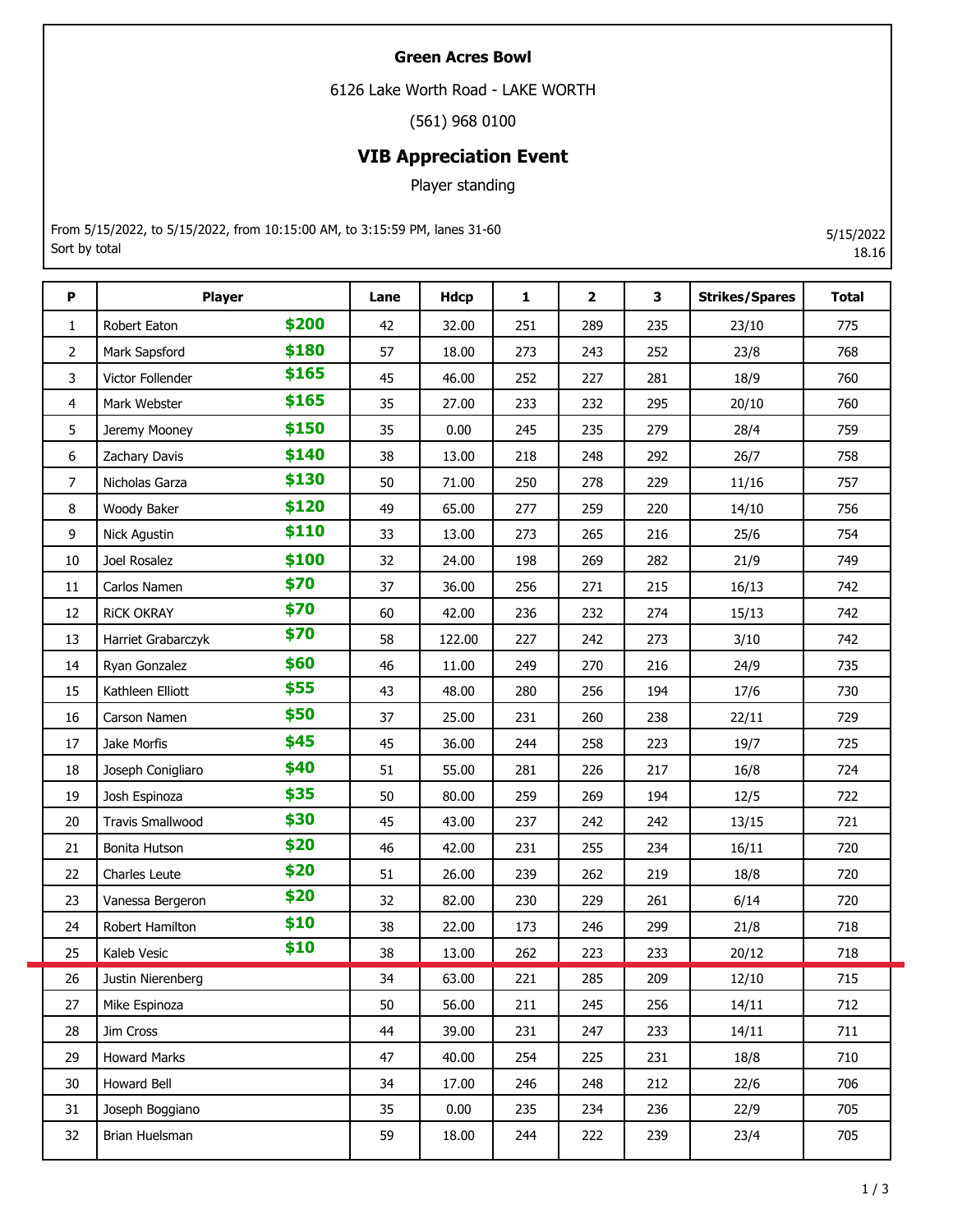| 33 | <b>Brandon Fisher</b> | 40 | 17.00  | 262 | 213 | 227 | 23/5  | 702 |
|----|-----------------------|----|--------|-----|-----|-----|-------|-----|
| 34 | Keith Jegglie         | 51 | 56.00  | 226 | 226 | 249 | 16/8  | 701 |
| 35 | Cj Duvall             | 32 | 25.00  | 197 | 230 | 274 | 17/11 | 701 |
| 36 | Gloria Durcan         | 52 | 88.00  | 232 | 245 | 223 | 9/7   | 700 |
| 37 | Chris Gilkey          | 33 | 17.00  | 209 | 271 | 219 | 18/8  | 699 |
| 38 | John Costello         | 56 | 71.00  | 243 | 218 | 238 | 7/16  | 699 |
| 39 | Roy Jandreau          | 49 | 36.00  | 271 | 216 | 212 | 14/14 | 699 |
| 40 | Rose Green            | 55 | 81.00  | 218 | 231 | 245 | 6/13  | 694 |
| 41 | Daphne Eaton          | 42 | 72.00  | 234 | 209 | 251 | 9/13  | 694 |
| 42 | Nikki Gehrke          | 39 | 36.00  | 242 | 218 | 226 | 12/18 | 686 |
| 43 | Frank Conrad          | 51 | 45.00  | 261 | 222 | 202 | 11/16 | 685 |
| 44 | Scott Anderson        | 36 | 1.00   | 245 | 193 | 247 | 22/10 | 685 |
| 45 | <b>Wendy Phillips</b> | 45 | 75.00  | 236 | 228 | 221 | 9/10  | 685 |
| 46 | Shawn Burroughs       | 59 | 52.00  | 257 | 230 | 197 | 12/11 | 684 |
| 47 | Brenda Gleason        | 31 | 72.00  | 230 | 222 | 232 | 8/14  | 684 |
| 48 | Robert Bevard         | 40 | 45.00  | 302 | 176 | 206 | 15/6  | 684 |
| 49 | Karen Murrill         | 54 | 84.00  | 234 | 242 | 208 | 5/15  | 684 |
| 50 | Bonnie Jandreau       | 49 | 92.00  | 225 | 239 | 217 | 4/13  | 681 |
| 51 | Sheila Schwartz       | 55 | 106.00 | 247 | 203 | 230 | 3/10  | 680 |
| 52 | Theresa Ramsey        | 42 | 65.00  | 200 | 225 | 255 | 5/17  | 680 |
| 53 | Raymond Marasco       | 47 | 67.00  | 204 | 271 | 204 | 10/9  | 679 |
| 54 | Randall Eckberg       | 41 | 53.00  | 230 | 218 | 229 | 14/9  | 677 |
| 55 | Ryan Steinfieldt      | 34 | 16.00  | 210 | 262 | 205 | 20/9  | 677 |
| 56 | Antonio Mercado       | 41 | 56.00  | 270 | 224 | 183 | 16/9  | 677 |
| 57 | Annmarie Lent         | 40 | 41.00  | 265 | 219 | 193 | 12/11 | 677 |
| 58 | William Perez         | 35 | 43.00  | 230 | 233 | 213 | 14/12 | 676 |
| 59 | Carol Corso           | 52 | 117.00 | 213 | 228 | 232 | 2/7   | 673 |
| 60 | Darrell Savage        | 56 | 22.00  | 215 | 230 | 228 | 16/14 | 673 |
| 61 | Samuel Munley         | 58 | 59.00  | 207 | 251 | 215 | 9/13  | 673 |
| 62 | Michael Craden        | 33 | 7.00   | 178 | 251 | 242 | 17/11 | 671 |
| 63 | Marge Warchol         | 48 | 99.00  | 207 | 204 | 258 | 2/12  | 669 |
| 64 | Berto Garcia          | 43 | 28.00  | 256 | 198 | 215 | 11/18 | 669 |
| 65 | Michael Merola        | 44 | 10.00  | 247 | 144 | 277 | 20/7  | 668 |
| 66 | Jacob Bregler         | 36 | 5.00   | 246 | 226 | 195 | 18/10 | 667 |
| 67 | Sheila Drucker        | 54 | 121.00 | 245 | 216 | 206 | 2/7   | 667 |
| 68 | Carrie Karwoski       | 46 | 78.00  | 214 | 238 | 214 | 7/10  | 666 |
| 69 | Jacob Munley          | 58 | 83.00  | 230 | 229 | 207 | 7/8   | 666 |
| 70 | Matt Gehrke           | 39 | 37.00  | 175 | 270 | 218 | 15/9  | 663 |
| 71 | Dylan Miranda         | 59 | 27.00  | 251 | 212 | 200 | 16/9  | 663 |
| 72 | Ken Dyar              | 53 | 39.00  | 198 | 252 | 213 | 11/14 | 663 |
| 73 | John Jones            | 37 | 63.00  | 220 | 211 | 226 | 11/9  | 657 |
| 74 | Tony Caliendo         | 36 | 71.00  | 236 | 214 | 204 | 4/14  | 654 |
| 75 | Christine Coradi      | 53 | 66.00  | 202 | 204 | 246 | 5/13  | 652 |